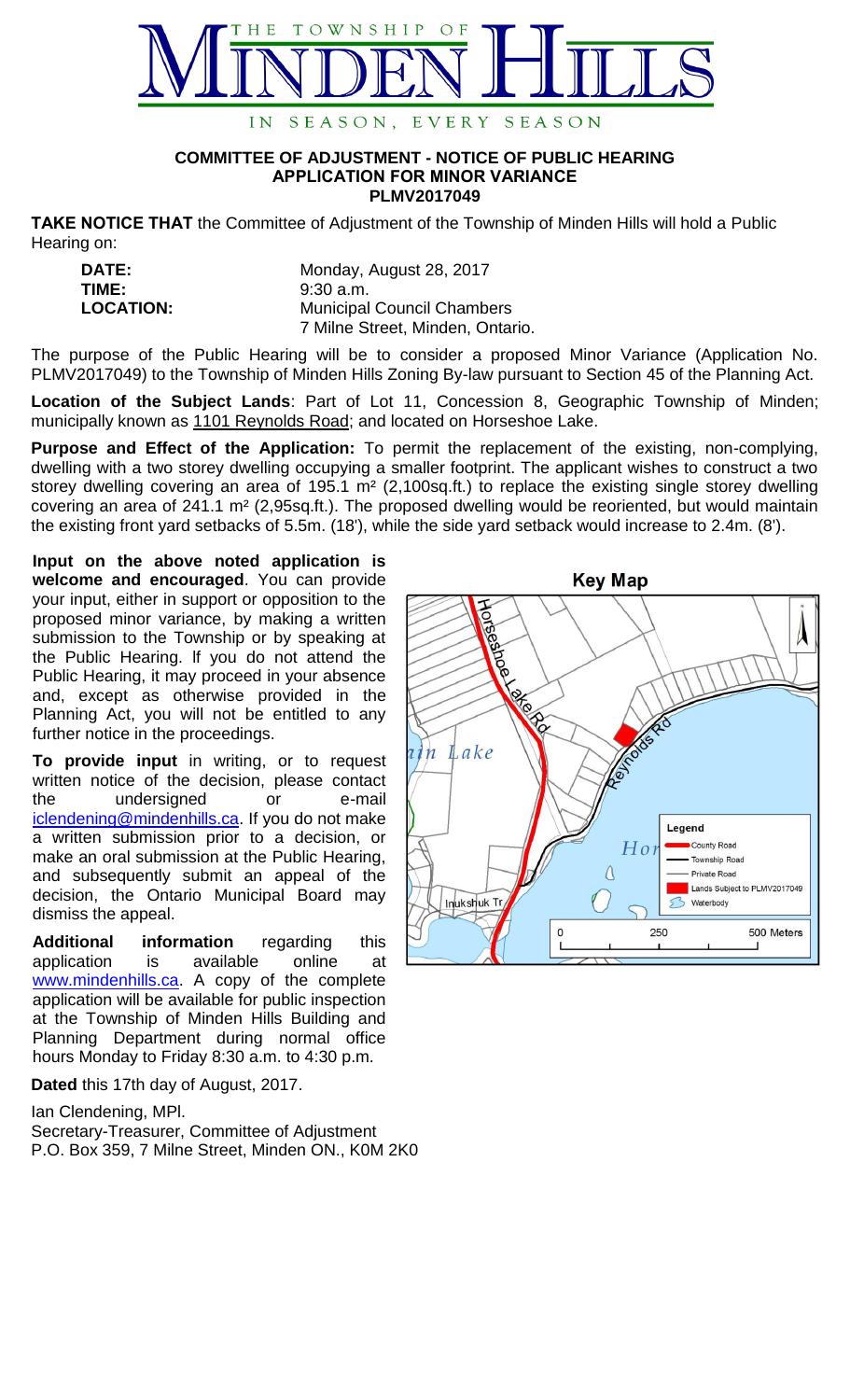## **Aerial View**

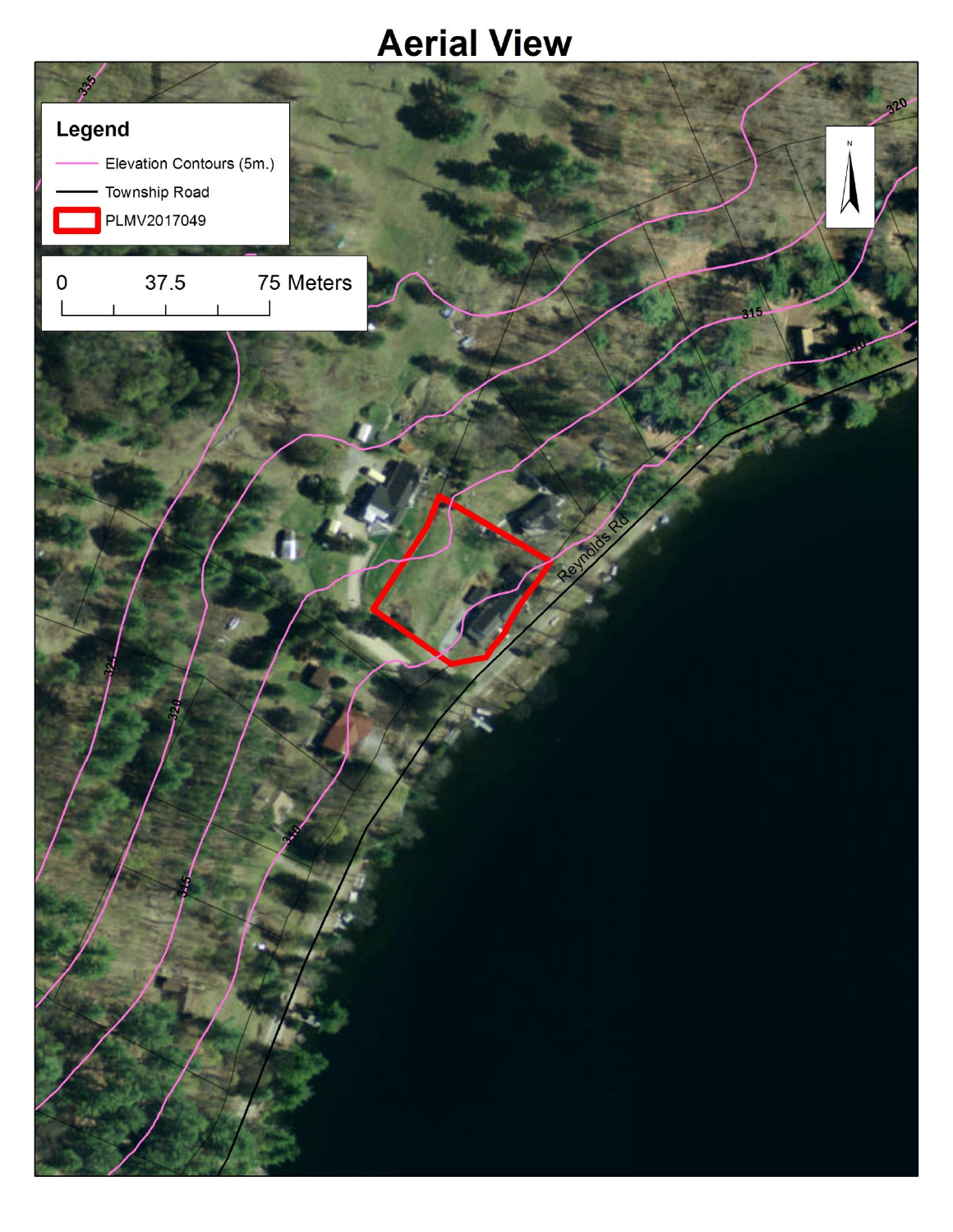